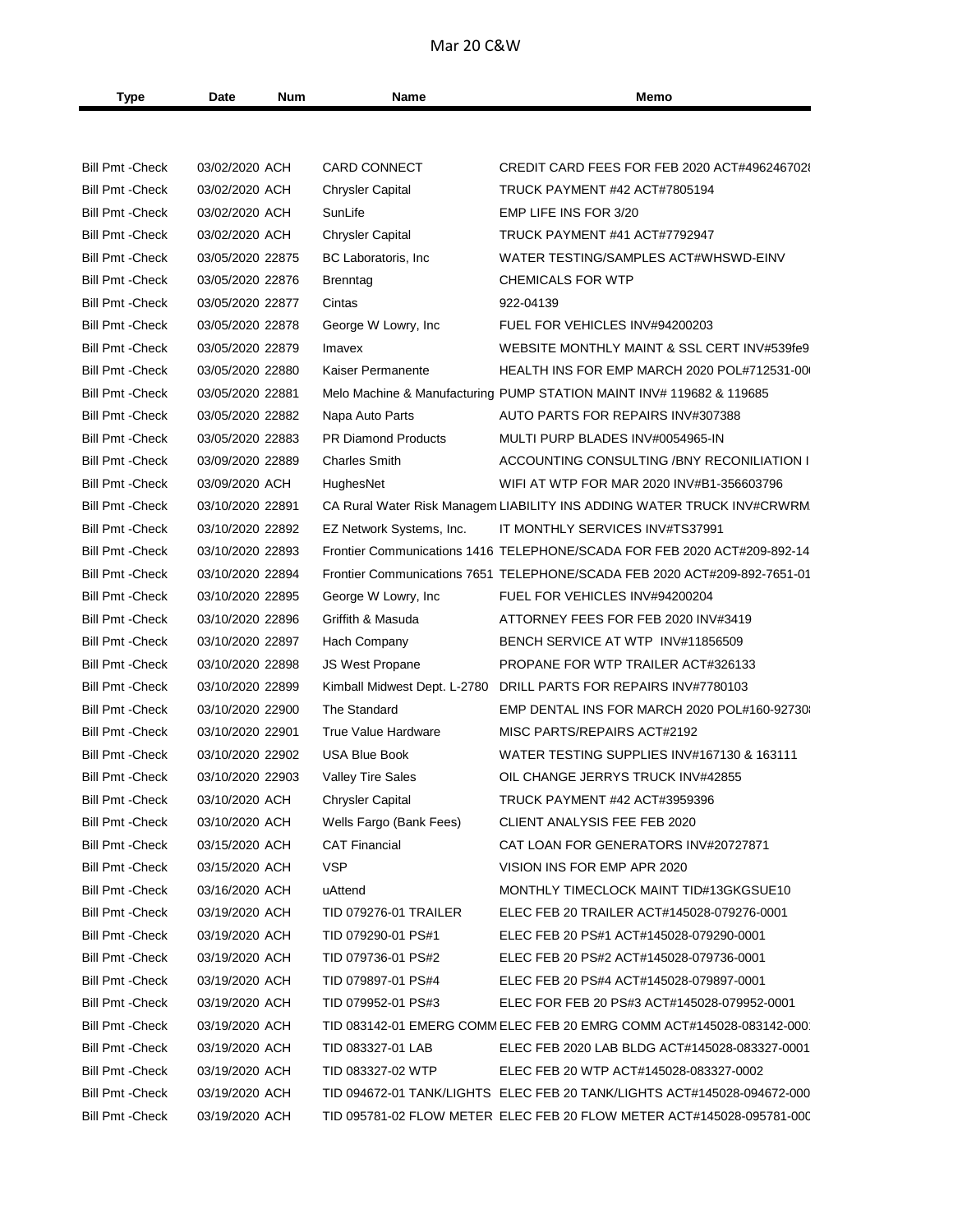| <b>Bill Pmt - Check</b> | 03/24/2020 ACH   | Epic                           | D&O INS DOWN PAYMENT INV#21659024                                         |
|-------------------------|------------------|--------------------------------|---------------------------------------------------------------------------|
| <b>Bill Pmt - Check</b> | 03/24/2020 ACH   | <b>Blue Shield of CA</b>       | HEALTH INS FOR EMP APRIL 2020 POL#W00128971(                              |
| <b>Bill Pmt - Check</b> | 03/24/2020 22907 | <b>Brenntag</b>                | CHEMICALS FOR WTP INV#33422 &33423                                        |
| <b>Bill Pmt - Check</b> | 03/24/2020 22908 | <b>Far West Laboratories</b>   | SAMPLES/TESTING INV#95830                                                 |
| <b>Bill Pmt - Check</b> | 03/24/2020 22909 | <b>First Choice</b>            | DRINKING WATER FOR WTP INV#145738                                         |
| <b>Bill Pmt - Check</b> | 03/24/2020 22910 |                                | Frontier Communications 6017 TELEPHONE BUS FEB 2020 ACT#209895-6017-03100 |
| <b>Bill Pmt - Check</b> | 03/24/2020 22911 |                                | Frontier Communications 9493 TELEPHONE SERV OFFICE ACT#209-8959493-03100  |
| <b>Bill Pmt - Check</b> | 03/24/2020 22912 | George W Lowry, Inc.           | FUEL FOR VEHICLES INV#94200301 & 94200302                                 |
| <b>Bill Pmt - Check</b> | 03/24/2020 22913 | <b>ICW Group</b>               | WC INS FOR MARCH 2020 INV#1000000334620                                   |
| <b>Bill Pmt - Check</b> | 03/24/2020 22914 | <b>IDC</b>                     | MISC WTP SUPPLIES INV#0292227-IN                                          |
| <b>Bill Pmt - Check</b> | 03/24/2020 22915 | <b>Platinum Chemicals INC</b>  | FACILITY WIPES FOR WTP INV#5473-14                                        |
| <b>Bill Pmt - Check</b> | 03/24/2020 22916 | <b>Smile Business Products</b> | COPY MACHINE RENTAL INV#842518 & 842517                                   |
| <b>Bill Pmt - Check</b> | 03/24/2020 22917 |                                | Stanislaus County Dept. Enviro ANNUAL BUS PLAN/CHEM FEES INV#IN0014998    |
| <b>Bill Pmt - Check</b> | 03/24/2020 22918 | <b>Take Care Termite</b>       | PEST SERVICE FOR MARCH 2020INV#45427, 45385                               |
| <b>Bill Pmt - Check</b> | 03/24/2020 22919 | <b>USA Blue Book</b>           | WTP SAMPLE SUPPLIES CUST#962937                                           |
| <b>Bill Pmt - Check</b> | 03/24/2020 22920 | Valli Info Systems             | MONTHLY BILLING & ON LINE SERV INV#57938                                  |
| <b>Bill Pmt - Check</b> | 03/24/2020 22921 | <b>Verizon Wireless</b>        | WIRELESS SERV -3-9 INV#9850096689                                         |
| <b>Bill Pmt - Check</b> | 03/24/2020 ACH   | Pitney Bowes Global Finance    | POSTAGE MACHINE LEASE PYMT LS#3103802363                                  |
| <b>Bill Pmt - Check</b> | 03/24/2020 22922 | BC Laboratoris, Inc.           | WATER TESTING/SAMPLES ACT#WHSWD-EINV                                      |
| <b>Bill Pmt - Check</b> | 03/26/2020 ACH   | QuickBooks Payroll Service     | YEARLY SOFTWARE QUICKBOOKS 2020                                           |
| <b>Bill Pmt - Check</b> | 03/31/2020 22931 | <b>Bay Power</b>               | SCE ENCL BREATHER VENT FOR PS INV#INV2-2398                               |
| <b>Bill Pmt - Check</b> | 03/31/2020 22932 | BC Laboratoris, Inc.           | WATER TESTING/SAMPLES ACT#WHSWD-EINV                                      |
| <b>Bill Pmt - Check</b> | 03/31/2020 22933 | Brenntag                       | CHEMICALS FOR WTP INV#BPI36291                                            |
| <b>Bill Pmt - Check</b> | 03/31/2020 22934 | Cintas                         | UNIFORM SERVICE MARCH 2020 922-04139                                      |
| <b>Bill Pmt - Check</b> | 03/31/2020 22935 | <b>DMV Renewal</b>             | LIC RENEWAL FOR GOLF CART LIC#79PK37                                      |
| <b>Bill Pmt - Check</b> | 03/31/2020 22936 | George W Lowry, Inc            | FUEL FOR VEHICLES & BULK INV#50019369, 942003                             |
| <b>Bill Pmt - Check</b> | 03/31/2020 22937 | Imavex                         | WEBSITE MOTHLY HOSTING INV#6a4662                                         |
| <b>Bill Pmt - Check</b> | 03/31/2020 22938 | Napa Auto Parts                | MISC PARTS/SUPPLIES WTP/PS ACT#6730                                       |
| <b>Bill Pmt - Check</b> | 03/31/2020 22939 | Office Depot                   | MISC OFFICE/WTP SUPPLIES ACT#4299807                                      |
| <b>Bill Pmt - Check</b> | 03/31/2020 22940 | <b>PR Diamond Products</b>     | PRE MIXED FUEL/CHAIN INV#0055225-IN                                       |
| <b>Bill Pmt - Check</b> | 03/31/2020 22941 | <b>SWRCB</b>                   | LIC RENEWAL FOR LAMBERT OP#35986                                          |
| <b>Bill Pmt - Check</b> | 03/31/2020 22942 | <b>United Rentals</b>          | FORKLIFT RENTAL/ROAD PLATE CUST#3429387                                   |
| <b>Bill Pmt - Check</b> | 03/31/2020 ACH   | Chrysler Capital               | TRUCK PAYMENT #42 ACT#7805194                                             |
| <b>Bill Pmt -Check</b>  | 03/31/2020 ACH   | <b>Chrysler Capital</b>        | TRUCK PAYMENT #42 ACT#7792947                                             |
| Check                   | 03/09/2020 22884 | <b>Breckenridge Property</b>   | DEPOSIT REFUND ACCOUNT 2528 20829 GRAPEVIN                                |
| Check                   | 03/09/2020 22885 | Theresa Silva                  | DEPOSIT REFUND ACT 2414-OW 9105 GOLF CANYC                                |
| Check                   | 03/09/2020 22886 | Liao Wenyu                     | DEPOSIT REFUND ACT 2220 21109 VARIETAL COUR                               |
| Check                   | 03/09/2020 22887 | <b>Brian Dougherty</b>         | DEPOSIT REFUND ACT 2001-OW 20560 SARAZEN LI                               |
| Check                   | 03/09/2020 ZERO  | <b>Accounting Manager</b>      | DEPOSIT REFUND ZERO DUE                                                   |
| Check                   | 03/09/2020 22890 | Michele M Santos Ruggiero      | REFUND FOR OVERPAYMENT PARCEL#025-030-050                                 |
| Check                   | 03/15/2020 22888 | Keith or Julia Swett           | DEPOSIT REFUND ACT#2173-01 9437 VINTNER CIR                               |
| Check                   | 03/24/2020 22923 | Pritika Narayan                | DEPOSIT REFUND ACT#2107 9332 VINTNER CIR                                  |
| Check                   | 03/24/2020 22924 | Sybul Greer                    | Deposit refund act#2316 9663 Cabernet Ct                                  |
| Check                   | 03/24/2020 22925 | Liao Wenyu                     | Balance Refund act#2220 21109 varietal Ct                                 |
| Check                   | 03/30/2020 22929 | Theresa Silva                  | REFUND ON CREDIT BALANCE ACT#2414-OW                                      |
| Check                   | 03/30/2020 22930 | Pritika Narayan                | REFUND ON CREDIT BALANCE ACT#2107-01                                      |
|                         |                  |                                |                                                                           |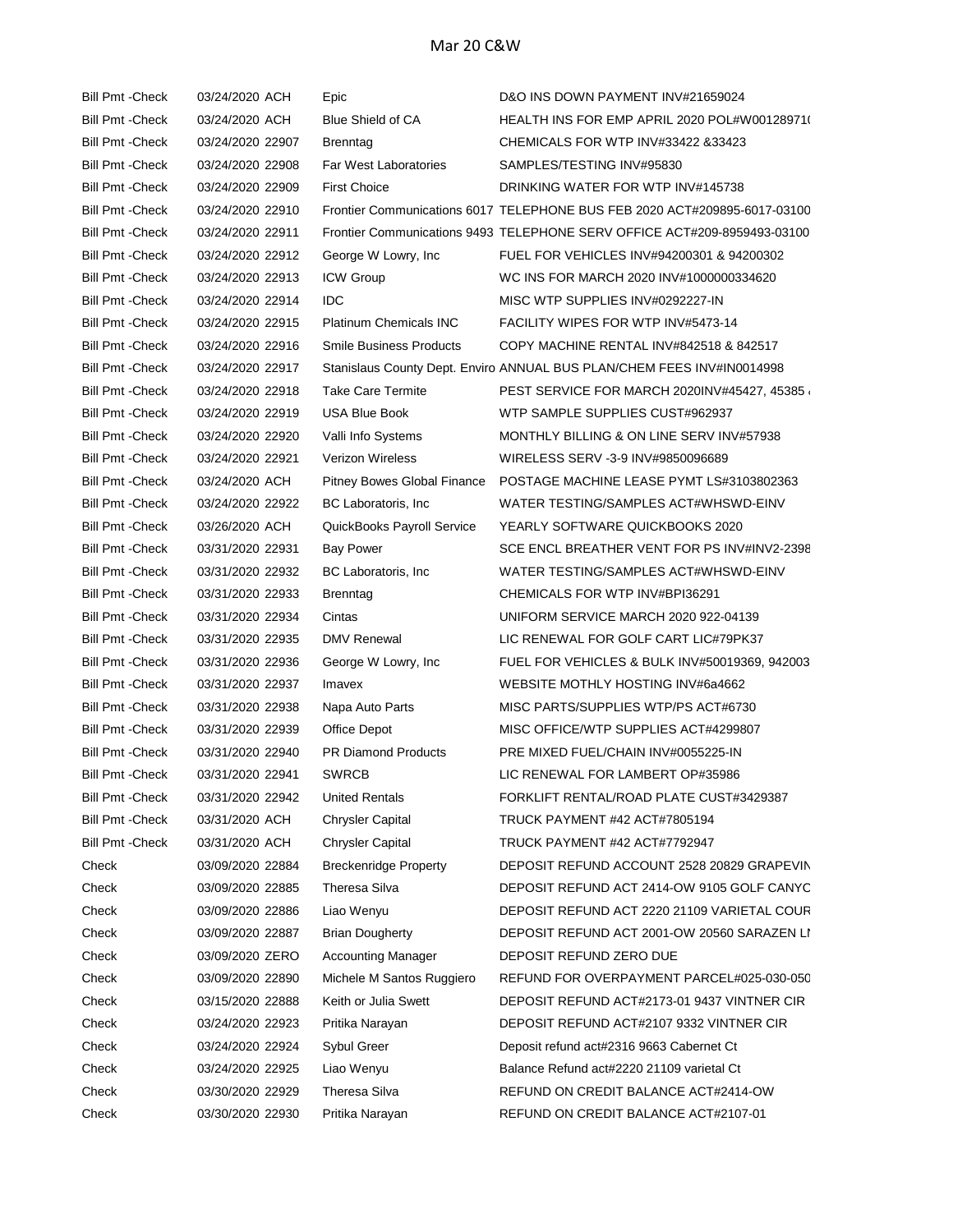## Mar 20 C&W

| Deposit | 03/03/2020 | Deposit |
|---------|------------|---------|
| Deposit | 03/03/2020 | Deposit |
| Deposit | 03/03/2020 | Deposit |
| Deposit | 03/03/2020 | Deposit |
| Deposit | 03/03/2020 | Deposit |
| Deposit | 03/03/2020 | Deposit |
| Deposit | 03/04/2020 | Deposit |
| Deposit | 03/04/2020 | Deposit |
| Deposit | 03/04/2020 | Deposit |
| Deposit | 03/04/2020 | Deposit |
| Deposit | 03/05/2020 | Deposit |
| Deposit | 03/05/2020 | Deposit |
| Deposit | 03/06/2020 | Deposit |
| Deposit | 03/06/2020 | Deposit |
| Deposit | 03/06/2020 | Deposit |
| Deposit | 03/07/2020 | Deposit |
| Deposit | 03/09/2020 | Deposit |
| Deposit | 03/10/2020 | Deposit |
| Deposit | 03/10/2020 | Deposit |
| Deposit | 03/11/2020 | Deposit |
| Deposit | 03/11/2020 | Deposit |
| Deposit | 03/11/2020 | Deposit |
| Deposit | 03/12/2020 | Deposit |
| Deposit | 03/12/2020 | Deposit |
| Deposit | 03/12/2020 | Deposit |
| Deposit | 03/12/2020 | Deposit |
| Deposit | 03/13/2020 | Deposit |
| Deposit | 03/13/2020 | Deposit |
| Deposit | 03/15/2020 | Deposit |
| Deposit | 03/18/2020 | Deposit |
| Deposit | 03/18/2020 | Deposit |
| Deposit | 03/18/2020 | Deposit |
| Deposit | 03/18/2020 | Deposit |
| Deposit | 03/18/2020 | Deposit |
| Deposit | 03/19/2020 | Deposit |
| Deposit | 03/19/2020 | Deposit |
| Deposit | 03/19/2020 | Deposit |
| Deposit | 03/20/2020 | Deposit |
| Deposit | 03/20/2020 | Deposit |
| Deposit | 03/21/2020 | Deposit |
| Deposit | 03/21/2020 | Deposit |
| Deposit | 03/22/2020 | Deposit |
| Deposit | 03/23/2020 | Deposit |
| Deposit | 03/24/2020 | Deposit |
| Deposit | 03/24/2020 | Deposit |
| Deposit | 03/24/2020 | Deposit |
| Deposit | 03/26/2020 | Deposit |

| I<br>)eposit |
|--------------|
| Deposit      |
| Deposit      |
| Deposit      |
| Deposit      |
| Deposit      |
| Deposit      |
| Deposit      |
| Deposit      |
| Deposit      |
| Deposit      |
| Deposit      |
| Deposit      |
| Deposit      |
| Deposit      |
| Deposit      |
| Deposit      |
| Deposit      |
| Deposit      |
| Deposit      |
| Deposit      |
| Deposit      |
| Deposit      |
| Deposit      |
| Deposit      |
| Deposit      |
| Deposit      |
| Deposit      |
| Deposit      |
| Deposit      |
| Deposit      |
|              |
| Deposit      |
| Deposit      |
| Deposit      |
| Deposit      |
| Deposit      |
| Deposit      |
| Deposit      |
| Deposit      |
| Deposit      |
| Deposit      |
| Deposit      |
| Deposit      |
| Deposit      |
| Deposit      |
| Deposit      |
| Deposit      |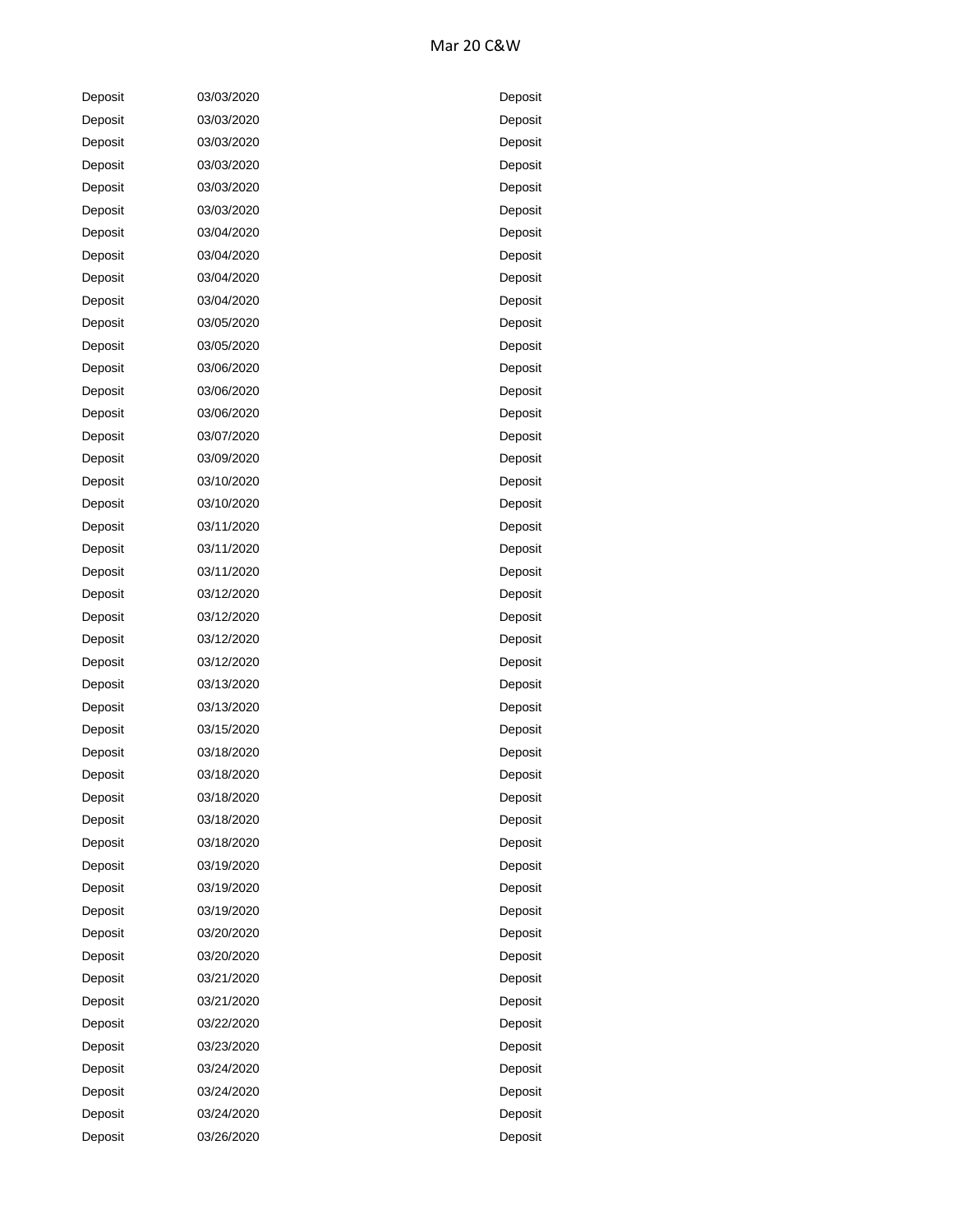## Mar 20 C&W

| Deposit | 03/26/2020 | Deposit |
|---------|------------|---------|
| Deposit | 03/26/2020 | Deposit |
| Deposit | 03/26/2020 | Deposit |
| Deposit | 03/26/2020 | Deposit |
| Deposit | 03/26/2020 | Deposit |
| Deposit | 03/28/2020 | Deposit |
| Deposit | 03/28/2020 | Deposit |
| Deposit | 03/28/2020 | Deposit |
| Deposit | 03/28/2020 | Deposit |
| Deposit | 03/29/2020 | Deposit |
| Deposit | 03/31/2020 | Deposit |
| Deposit | 03/31/2020 | Deposit |
| Deposit | 03/31/2020 | Deposit |
| Deposit | 03/31/2020 | Deposit |

| <b>Liability Check</b> | 03/02/2020 22873 | California State Disbursement 0600099       |                                          |
|------------------------|------------------|---------------------------------------------|------------------------------------------|
| <b>Liability Check</b> | 03/02/2020 22874 | California State Disbursement 0999006154-01 |                                          |
| <b>Liability Check</b> | 03/05/2020       | QuickBooks Payroll Service                  | Created by Payroll Service on 03/02/2020 |
| <b>Liability Check</b> | 03/13/2020 ACH   | Aflac                                       | AFLAC INS FOR EMPLOYEES MARCH 2020       |
| <b>Liability Check</b> | 03/16/2020 22905 | California State Disbursement 0999006154-01 |                                          |
| <b>Liability Check</b> | 03/16/2020 22906 | California State Disbursement               | 0600099                                  |
| <b>Liability Check</b> | 03/19/2020       | QuickBooks Payroll Service                  | Created by Payroll Service on 03/16/2020 |
| <b>Liability Check</b> | 03/30/2020 22927 | California State Disbursement               | 0999006154-01                            |
| <b>Liability Check</b> | 03/30/2020 22928 | California State Disbursement               | 0600099                                  |
| Paycheck               | 03/06/2020 DD    | Payroll                                     | <b>Direct Deposit</b>                    |
| Paycheck               | 03/06/2020 DD    | Payroll                                     | Direct Deposit                           |
| Paycheck               | 03/06/2020 DD    | Payroll                                     | <b>Direct Deposit</b>                    |
| Paycheck               | 03/06/2020 DD    | Payroll                                     | <b>Direct Deposit</b>                    |
| Paycheck               | 03/06/2020 DD    | Payroll                                     | <b>Direct Deposit</b>                    |
| Paycheck               | 03/06/2020 DD    | Payroll                                     | <b>Direct Deposit</b>                    |
| Paycheck               | 03/06/2020 DD    | Payroll                                     | <b>Direct Deposit</b>                    |
| Paycheck               | 03/06/2020 22872 | Payroll                                     | Paycheck                                 |
| Paycheck               | 03/06/2020 DD    | Payroll                                     | <b>Direct Deposit</b>                    |
| Paycheck               | 03/06/2020 DD    | Payroll                                     | <b>Direct Deposit</b>                    |
| Paycheck               | 03/06/2020 DD    | Payroll                                     | Direct Deposit                           |
| Paycheck               | 03/20/2020 DD    | Payroll                                     | <b>Direct Deposit</b>                    |
| Paycheck               | 03/20/2020 DD    | Payroll                                     | <b>Direct Deposit</b>                    |
| Paycheck               | 03/20/2020 DD    | Payroll                                     | Direct Deposit                           |
| Paycheck               | 03/20/2020 DD    | Payroll                                     | Direct Deposit                           |
| Paycheck               | 03/20/2020 DD    | Payroll                                     | <b>Direct Deposit</b>                    |
| Paycheck               | 03/20/2020 DD    | Payroll                                     | <b>Direct Deposit</b>                    |
| Paycheck               | 03/20/2020 DD    | Payroll                                     | <b>Direct Deposit</b>                    |
| Paycheck               | 03/20/2020 22904 | Payroll                                     | Paycheck                                 |
| Paycheck               | 03/20/2020 DD    | Payroll                                     | <b>Direct Deposit</b>                    |
| Paycheck               | 03/20/2020 DD    | Payroll                                     | <b>Direct Deposit</b>                    |
| Paycheck               | 03/20/2020 DD    | Payroll                                     | <b>Direct Deposit</b>                    |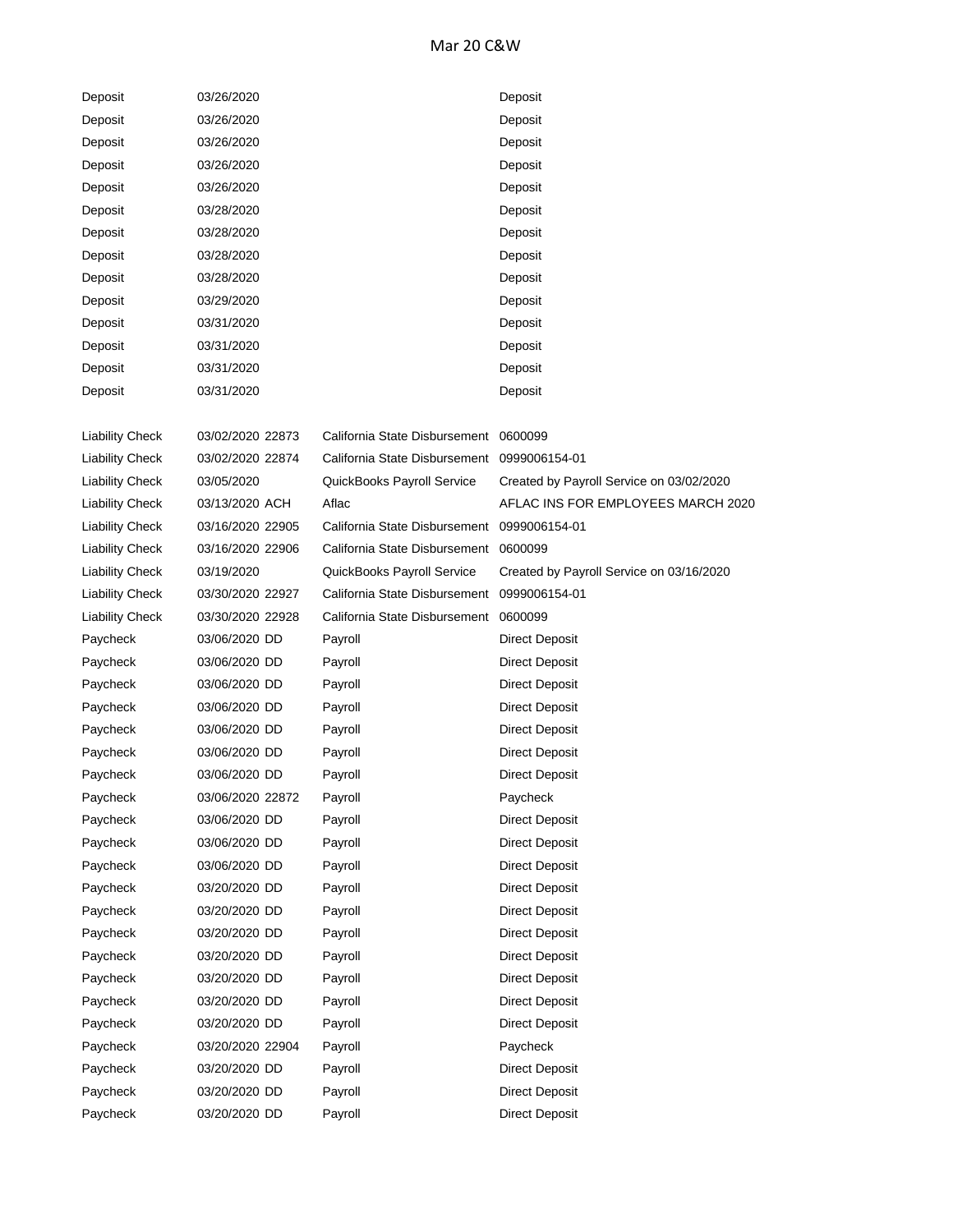Transfer 03/09/2020 03/09/2020 Funds Transfer OVERPAYMENT APN#025-030-050-000

**MARCH EXPENSES MARCH DEPOSITS MARCH PAYROLL MARCH TRANSFERS**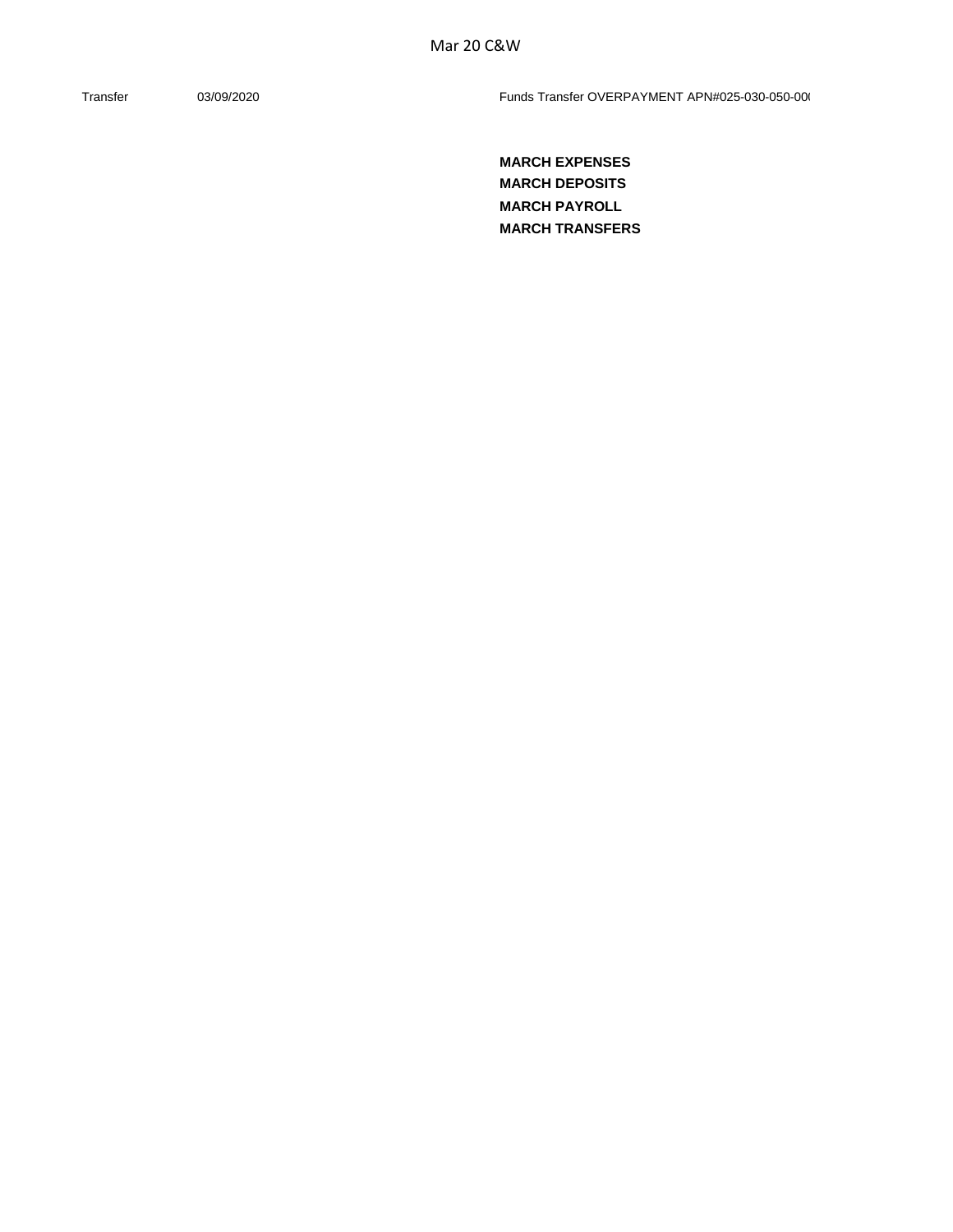| Amount                 |  |
|------------------------|--|
|                        |  |
|                        |  |
| $-1,094.66$            |  |
| $-793.25$              |  |
| $-353.49$              |  |
| -999.93                |  |
| $-3,058.50$            |  |
| $-3,380.23$            |  |
| -714.48                |  |
| $-46.87$               |  |
| $-328.00$              |  |
| $-1,639.95$            |  |
| $-510.90$              |  |
| $-85.38$               |  |
| $-549.00$              |  |
| $-280.00$              |  |
| $-104.31$<br>$-275.00$ |  |
|                        |  |
| $-286.10$<br>-787.99   |  |
| $-1,842.98$            |  |
| $-458.91$              |  |
| $-5,544.00$            |  |
| $-1,173.00$            |  |
| $-32.50$               |  |
| -90.24                 |  |
| -554.26                |  |
| -878.47                |  |
| $-382.76$              |  |
| $-159.96$              |  |
| $-873.04$              |  |
| $-118.79$              |  |
| $-37,594.35$           |  |
| $-78.48$               |  |
| $-42.07$               |  |
| $-75.33$               |  |
| $-2,900.87$            |  |
| $-2,254.66$            |  |
| $-2,191.33$            |  |
| $-2,221.11$            |  |
| $-25.71$               |  |
| $-3,035.10$            |  |
| $-142.78$              |  |
| $-2,663.71$            |  |

-22.60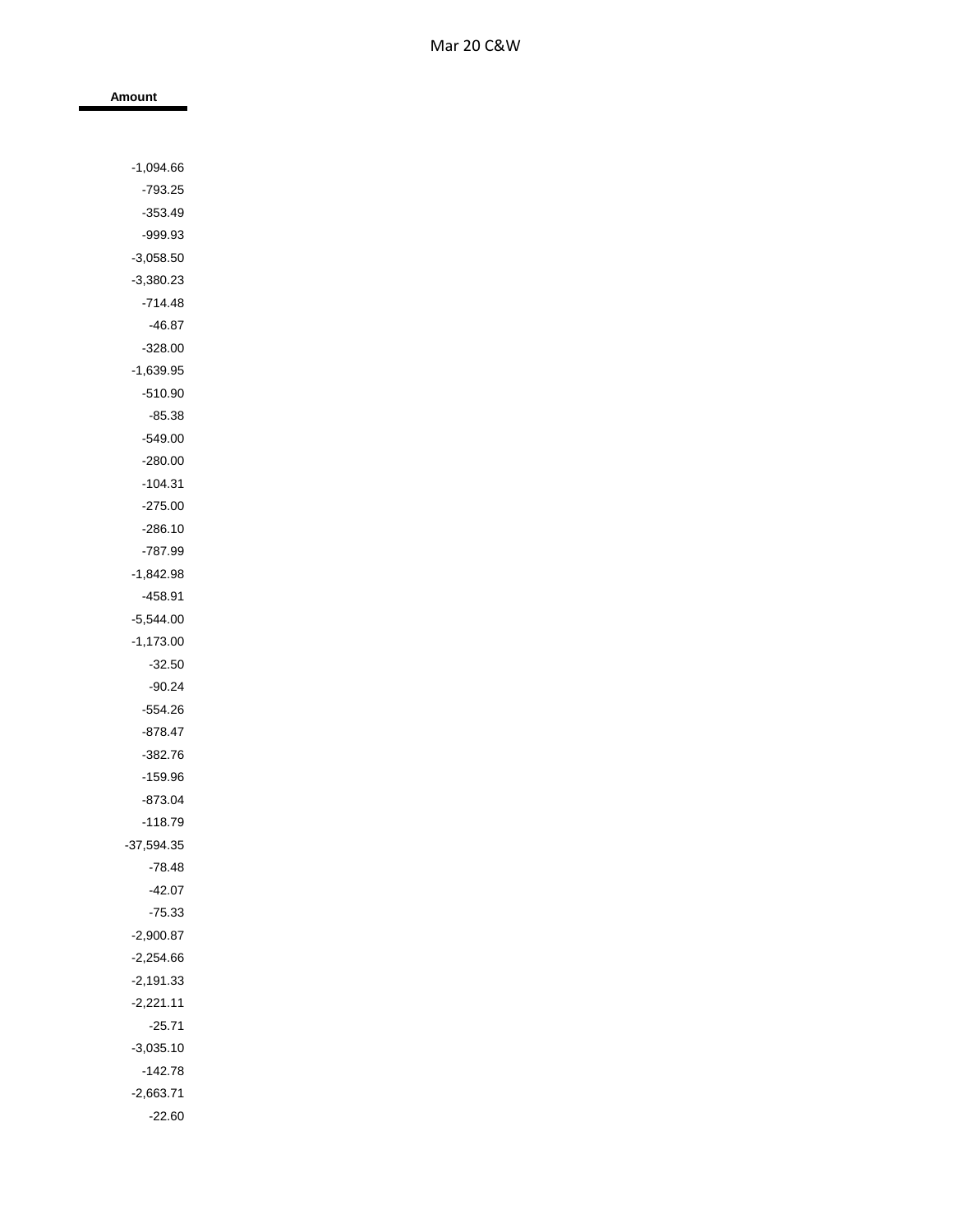| $-4,140.35$ |
|-------------|
| -4,046.36   |
| $-2,709.85$ |
| -420.00     |
| $-107.46$   |
| -118.68     |
| -165.88     |
| $-620.53$   |
| -1,392.33   |
|             |
| $-44.19$    |
| $-872.00$   |
| $-557.72$   |
| $-1,449.00$ |
| $-210.00$   |
| $-1,663.86$ |
| -434.83     |
| $-505.50$   |
| $-276.14$   |
| $-1,106.00$ |
| -970.40     |
| $-2,274.63$ |
| $-2,735.75$ |
| $-1,308.23$ |
| -535.86     |
| $-52.00$    |
| $-1,601.68$ |
| $-129.00$   |
| 762.35      |
| $-491.65$   |
| -720.00     |
| -90.00      |
| 2,554.52    |
| $-793.25$   |
| -999.93     |
| $-106.41$   |
| $-143.93$   |
| $-8.91$     |
| $-55.36$    |
| 0.00        |
| $-33.17$    |
| $-3.72$     |
| $-126.67$   |
|             |
| $-300.00$   |
| $-61.30$    |
| $-156.07$   |
| $-126.67$   |
| -118,627.19 |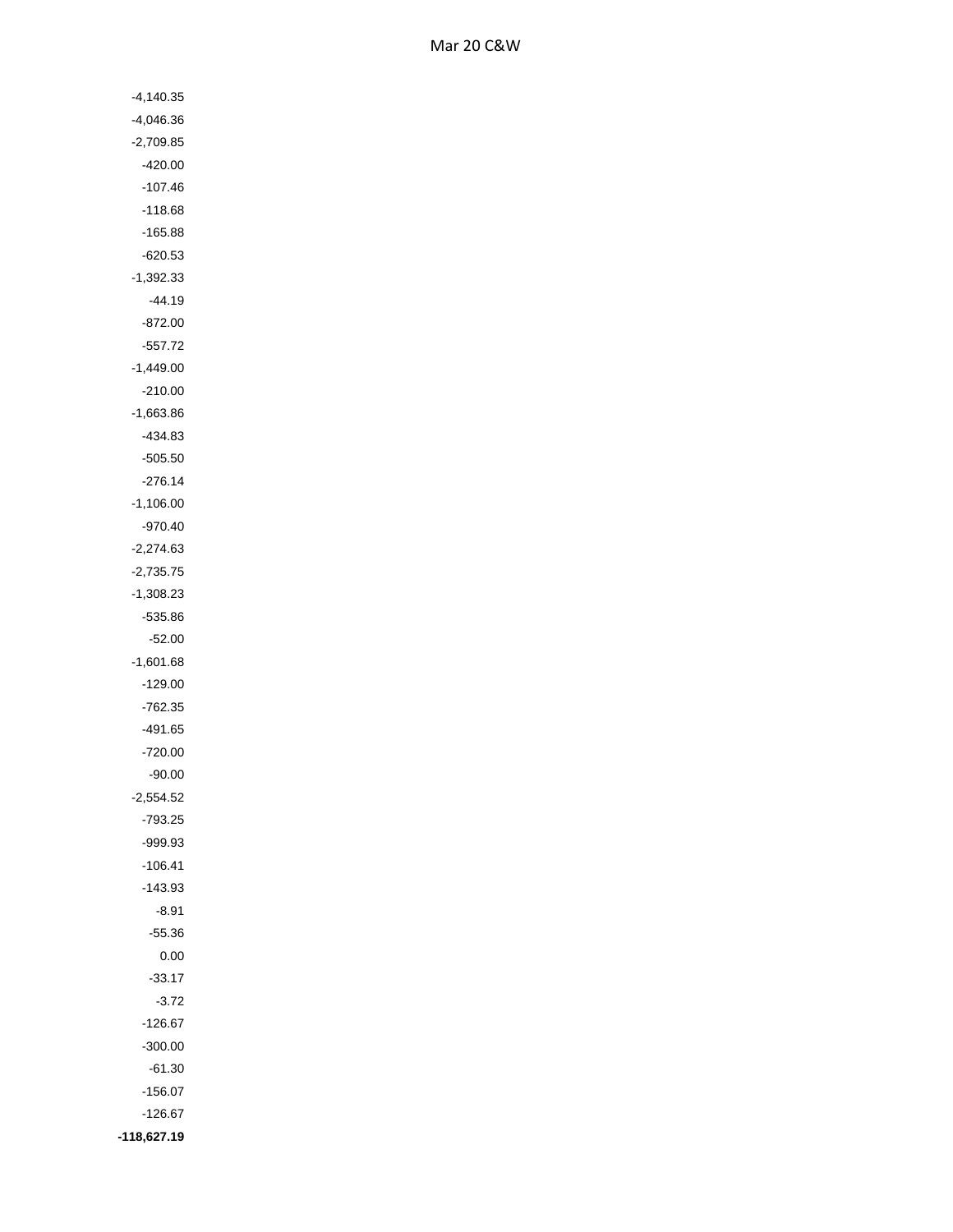| 5,469.25           |
|--------------------|
| 1,731.06           |
| 2,097.70           |
| 3,003.74           |
| 1,598.74           |
| 365.00             |
| 220.00             |
| 877.10             |
| 1,280.97           |
| 1,285.51           |
| 200.00             |
| 2,915.91           |
|                    |
| 2,692.90           |
| 360.00<br>1,011.28 |
|                    |
| 1,438.85           |
| 1,093.18           |
| 2,140.15           |
| 1,582.44           |
| 402.00             |
| 520.46             |
| 2,491.67           |
| 1,372.37           |
| 1,580.46           |
| 1,634.46           |
| 1,370.32           |
| 2,068.04           |
| 1,404.02           |
| 2,285.01           |
| 367.31             |
| 3,551.80           |
| 5,904.67           |
| 3,712.60           |
| 1,192.99           |
| 700.27             |
| 200.00             |
| 1,463.97           |
| 1,642.28           |
| 2,126.11           |
| 5,924.19           |
| 3,242.65           |
| 1,590.51           |
| 1,223.07           |
| 274.00             |
| 2,495.53           |
| 3,653.42           |
| 534.00             |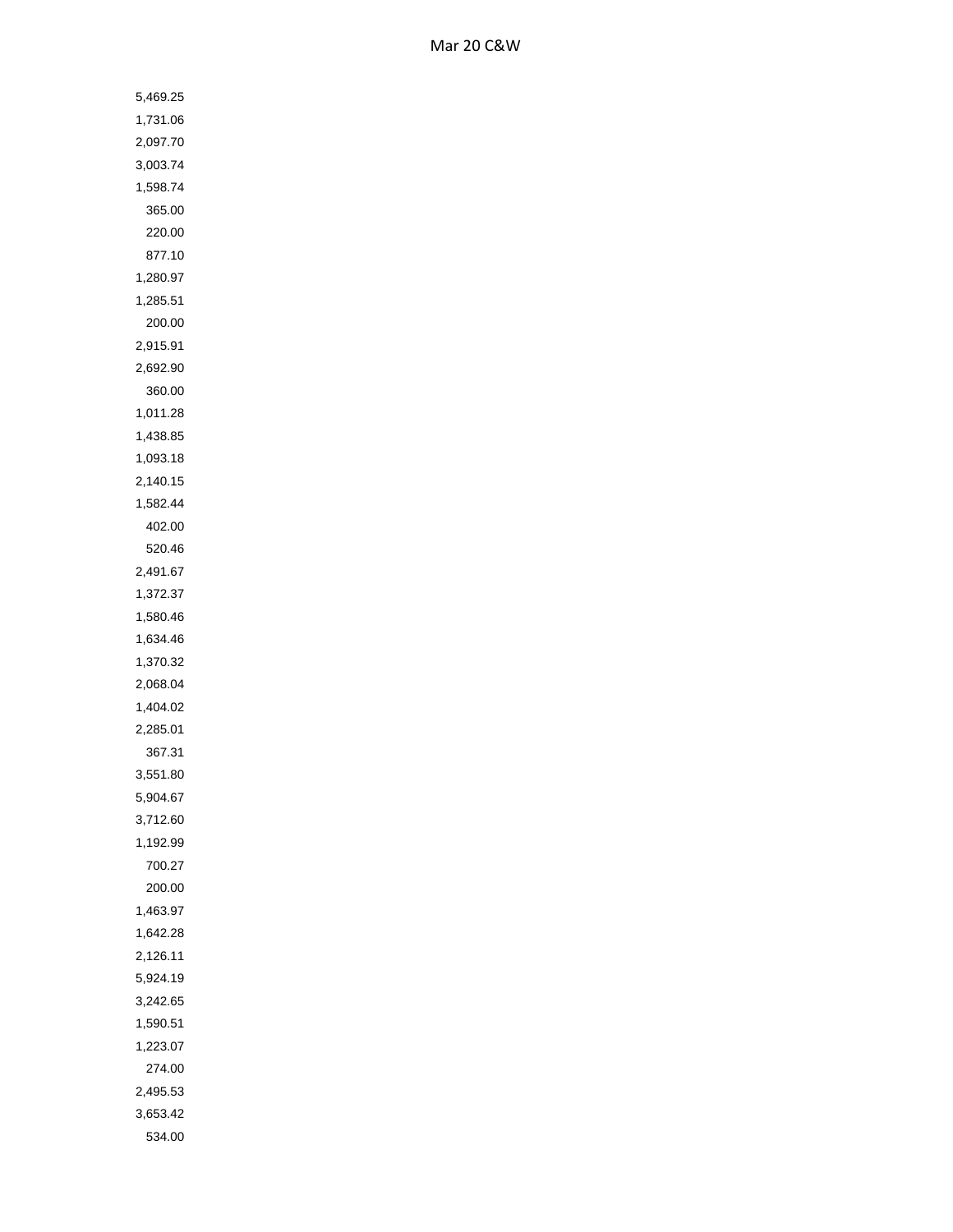| 1,451.52     |
|--------------|
| 6,997.48     |
| 10,769.59    |
| 400.00       |
| 3,965.11     |
| 1,195.23     |
| 1,338.75     |
| 3,311.65     |
| 897.46       |
| 575.13       |
| 180.00       |
| 860.79       |
| 533.79       |
|              |
| 1,270.41     |
| 120,038.87   |
| $-181.84$    |
| $-143.07$    |
| $-17,829.86$ |
| -690.36      |
| $-143.07$    |
| -181.84      |
| $-19,748.28$ |
| $-143.07$    |
| $-181.84$    |
| 0.00         |
| 0.00         |
| 0.00         |
| 0.00         |
| 0.00         |
| 0.00         |
| 0.00         |
| 783.61       |
| 0.00         |
| 0.00         |
| 0.00         |
| 0.00         |
| 0.00         |
| 0.00         |
| 0.00         |
| 0.00         |
| 0.00         |
| 0.00         |
|              |
| $-862.24$    |
| 0.00         |
| 0.00         |
| 0.00         |
| 40,889.08    |